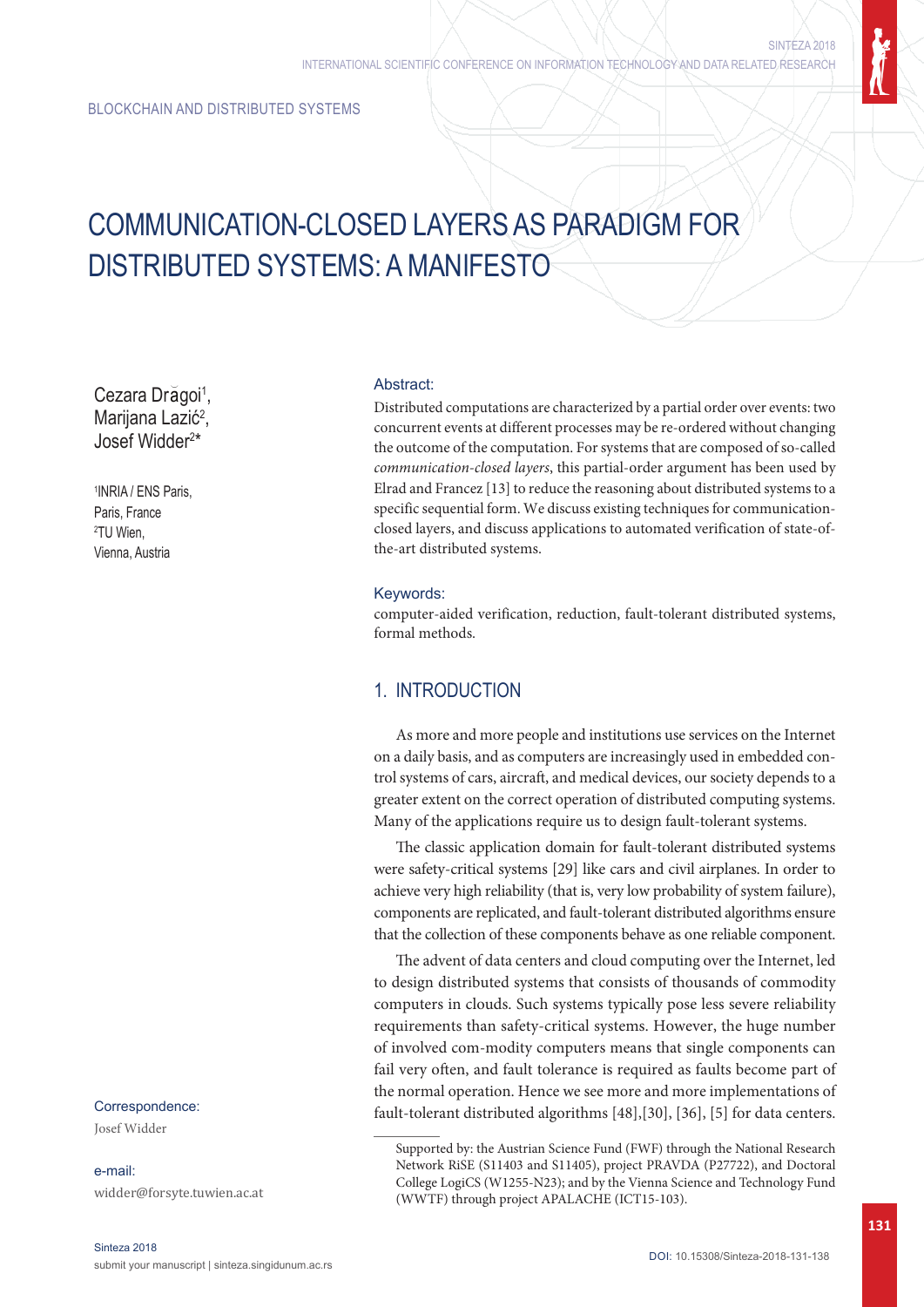Currently we observe increasing interest in blockchain technoloqy [37], [16], [22], [4]. Here the need for distributed systems comes from the fact that a large number of persons, companies, etc., are interested in participating in a market place. Also these systems have to ensure some sort of fault tolerance. For instance, if a majority of the participants are honest, the system should work as expected.

Due to the criticality of the mentioned application domain, it is crucial to design computer systems in a way that ensures that they do not fail. To do so, one has to address two challenges: on one hand, we have to design means that tolerate partial failure that is outside the control of a system designer (such as power outages or bit-flips due to radiation), and on the other hand, find design faults (bugs) in order to fix them. The former is classically addressed by means of replication and fault-tolerant distributed algorithms, while the latter is dealt with by rigorous system and software engineering methods.

It is well-understood that fault tolerance in distributed systems is a non-trivial challenge. Classic results in distributed computing theory show that under general assumptions on the environment, fault tolerance is not achievable [32], [18], [40]. Hence, fault-tolerant distributed algorithms are based on quite involved assumptions on the environment, such as type of fault behavior, message delays, processing speeds. Consequently, that a distributed algorithm actually is correct rests on quite intricate properties of the considered systems. There is a quite elaborate theory [34] on how to prove correctness math-ematically. However, mathematical proofs (including those involving interactive theorem provers) require huge manual effort and a lot of time. Thus, in order to keep pace with the development of new distributed systems these ideas should be transferred into rigorous software engineering tools.

While methods such as static analysis, model checking, and SMT solving made impressive progress in the verification of sequential code, the required abstractions for distributed systems have not found their way into verification tools. The non-determinism due to faults, process step interleaving, and uncertain message delays lead to a combinatorial explosion of the state space and the execution space, which renders many existing verification methods a priori ineffective. At the same time, it is not well-understood in general what features of distributed systems would permit effective verification. The knowledge of some features would be an important guideline for "design for verification": From the

beginning of the software life-cycle, a designer could follow guidelines that provide the promise that the resulting distributed system may be verified effectively.

In this paper we will discuss one such feature, which we find promising, namely designing processes with *communication-closed layers* [13]. We will show that for fault-tolerant systems, communication-closed layers allows us to do automated reasoning based on reduction theorems [33], [13], [6], which drastically reduces the execution space. We will discuss the peculiarities of distributed computations in Section II and the idea of reductions in Section III. In Section IV we review some existing results of reductions for communication-closed layers. Based on this, we motivate in Section V that in the context of fault-tolerant distributed systems, communication-closed layers should be a central design and verification paradigm in *design for verification*.

## 2. DISTRIBUTED COMPUTATIONS AND PARTIAL ORDERS

Given a sequential piece of code, once the input is fixed, the control flow of the code with the evaluation of variables defines *a single* execution (if we ignore a lot of details in modern compiler and processor design, such as, code optimization, caching, etc.). In sharp contrast, a distributed system consists of multiple processes each with its local control flow. In asynchronous systems, processes run independently, so that already all possible interleavings of steps of the distributed processes induce a typically huge execution space rather than a single execution. Additionally, these processes coordinate or communicate, either by means of shared memory or message passing. There exist effective verification techniques for shared memory. However, we are interested in message passing systems in this note. They require different verification techniques as they follow a different concurrency paradigm.

As already observed by Lamport [31] distributed compu-tations thus induce a partial order — the socalled happened before relation — of events in a distributed systems. Roughly speaking the send event of a message *m* happens before the receive event of *m*, and for each process *p*, local events at *p* are ordered according to the temporal order of their occurence. The happens before relation is the transitive closure of these relations for all messages and all processes. As a result, if in an execution events  $e_1$  and  $e_2$  happend directly one after the other at two distinct processes  $p$  and  $q$ , respectively,  $e_1$ and  $e_2$  may still be independent (not ordered according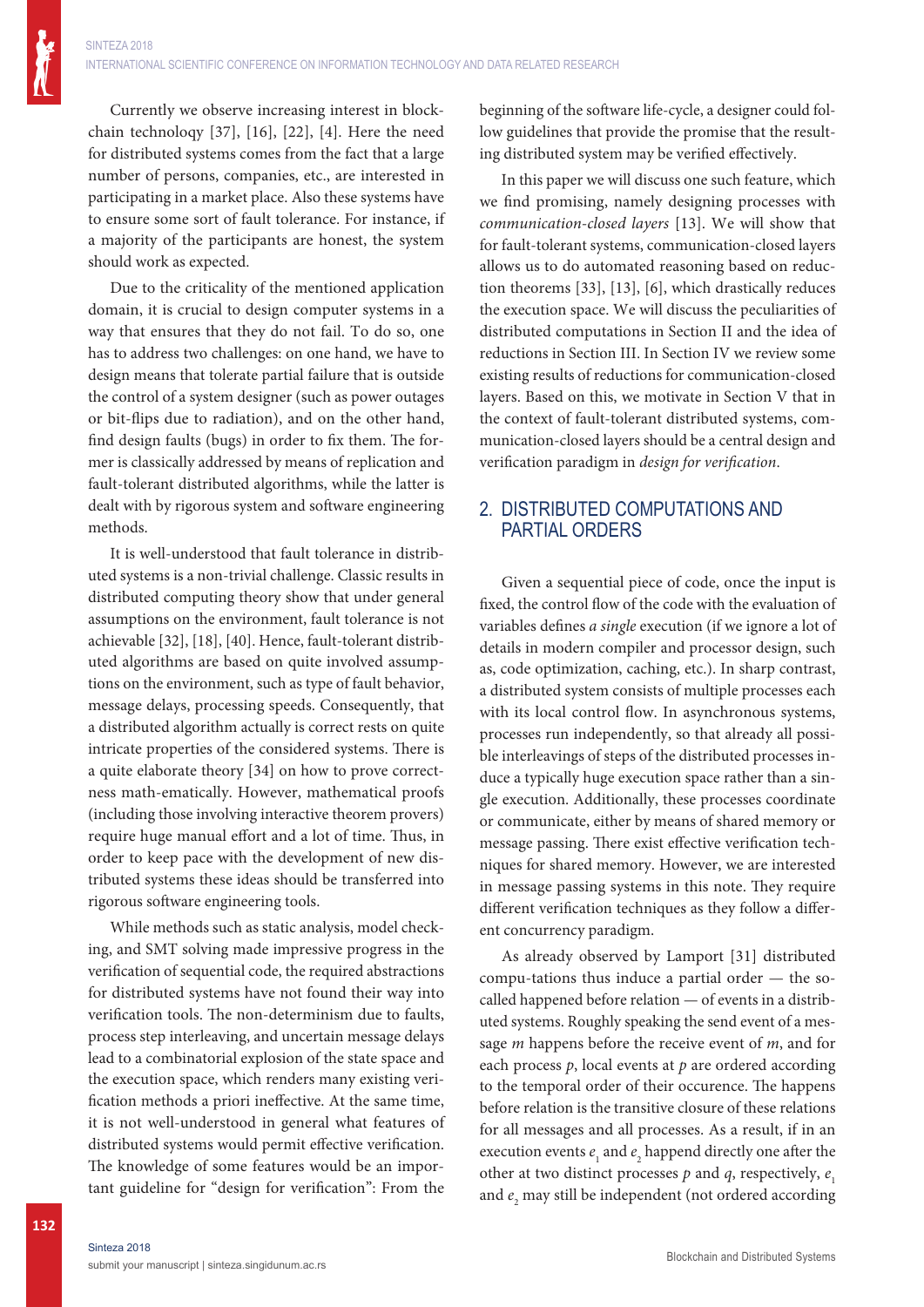to happened before). That is, neither the local control flows, nor the messages impose an order of  $e_1$  and  $e_2$  so that swapping  $e_1$  and  $e_2$  leads to a different execution, which (i) entails the same happened before relation, and (ii) is locally indistinguishable for processes *p* and *q* (and all other processes in the system).

We observe that asynchrony leads to a huge execution space. This, in turn, makes understanding and reasoning about the execution space hard, both for humans and computers. An important idea to handle this complexity is to structure the reasoning along the induced partial orders. Due to the mentioned partial order and indistinguishability arguments, the happened before relation can be understood as an equivalence relation between executions: all executions that have the same happened before relation over their events can be seen as falling into the same class. For many interesting specification, it is sufficient to check a representative execution from each class. Here we distinguish — very roughly — two approaches.

In so-called *partial-order reduction*, while searching the exe-cution space, executions are pruned that are "similar" to ones searched before [21], [46], [38]. In socalled *reduction* one proves a priori that every execution can be represented by an execution of specific form [33], [13]. Then verification procedures only need to consider executions of these specific forms.

# 3. REDUCTIONS

To the best of our knowledge, Lipton [33] was the first to highlight reduction as a proof method for concurrent systems. In his theory, processes execute sequences of statements, for instance, one process may be the sequence of statements *A, B, C*, and another process may be the sequence *X, Y* . Then, concurrent executions are interleaved sequences of state-ments. For example, *A, X, B, Y, C* is an execution, as well as *X, A, B, C, Y* . In the latter execution, the sequence *A, B, C* is said to be executed atomically.

He considered the classic semaphore operation *P (s)* and *V (s)*, for semaphore s. Then if *p*'s code is *P (s), B, V (s)*, he proves that all executions can be reduced to ones where *P (s), B, V (s)* occurs as uninterupted (atomic) block: Intu-itively, if an execution is interleaved with an event *A*'at a different process *p* ' , that is, *P (s), A*' *, B, V (s)*, then Lipton proves that *P (s)* can always be moved to the right, that is, *A*', *P (s), B, V (s)* is also an execution with the mentioned block. Similarly, all *V* operations are so-called *left movers*. Thus, Lipton's reduction consists in idetifying large blocks of local code between a *P* operation and its matching *V* operation that can be "moved" together. Then for verification (of reachability properties) it is sufficient to consider the executions where these blocks are executed atomically.

Lipton's reduction is widely used in verification of con-current systems. However, the idea of moving can also be used to generate other atomic steps. For instance, recently Konnov et al. [27], [28] considered symmetric systems of specific threshold automata, that is, processes that execute the same local code. Then if a given number *f* of processes, each performs event *A* one after the other, that is, the execution is *A, A, . . . , A*, this can be represented by a single (accelerated) transition *f* · *A*. As a result, moving the As together leads to "shorter" executions, and indeed Konnov et al. prove that for safety and liveness it is sufficient to consider executions whose length can be bounded. While being very effective, this method a priori can be applied only to a restricted class of threshold automata.

In this paper we advocate for a classic reduction by Elrad and Francez [13], which they originally formulated in the context of CSP [23] (Communicating Sequential Processes). Consider a parallel composition of processes  $P_i$ , for  $1 \le i \le n$ , that is,  $S = P_i || P_2 || \dots || P_n$ . Further assume that each process  $P_i$  is a sequential composition of layers  $L_i^1$ ;  $L_i^2$ ; ...;  $L_i^k$ . Then they assume the following property: if for two processes *i* and *j*, the layers  $L_i^a$  and  $L_i^b$  communicate (have a synchronized event in CSP), then  $a = b$ . In other words, layers communicate only with layers of the same number, that is, are *communication-closed*. If we consider the parallel compositions of layers  $L^k = L_1^k \mid || L_2^k || \dots || L_n^k$ , then the central result — proved with a partial-order argument —is that instead of analyzing *S*, it is sufficient to analyze the sequential compositon of layers  $S^l = L^1; L^2; \ldots L^k$ . Observe that *Sl* has considerably fewer interleavings than *S*. For instance, in *S* events of layer 2 at process  $p$ ,  $L_n^2$ , might occur before events of layer 1 at process  $q$  (that is,  $L_q^1$ ), while in  $S<sup>l</sup>$  this cannot be the case.

## 4. COMMUNICATION-CLOSED LAYERS AS VERIFICATION PARADIGM

### *A. Reasoning about the sequential core*

Chou and Gafni [10] introduce a design principle called *stratified decomposition* that is intimately related to communication-closed layers, but is formalized in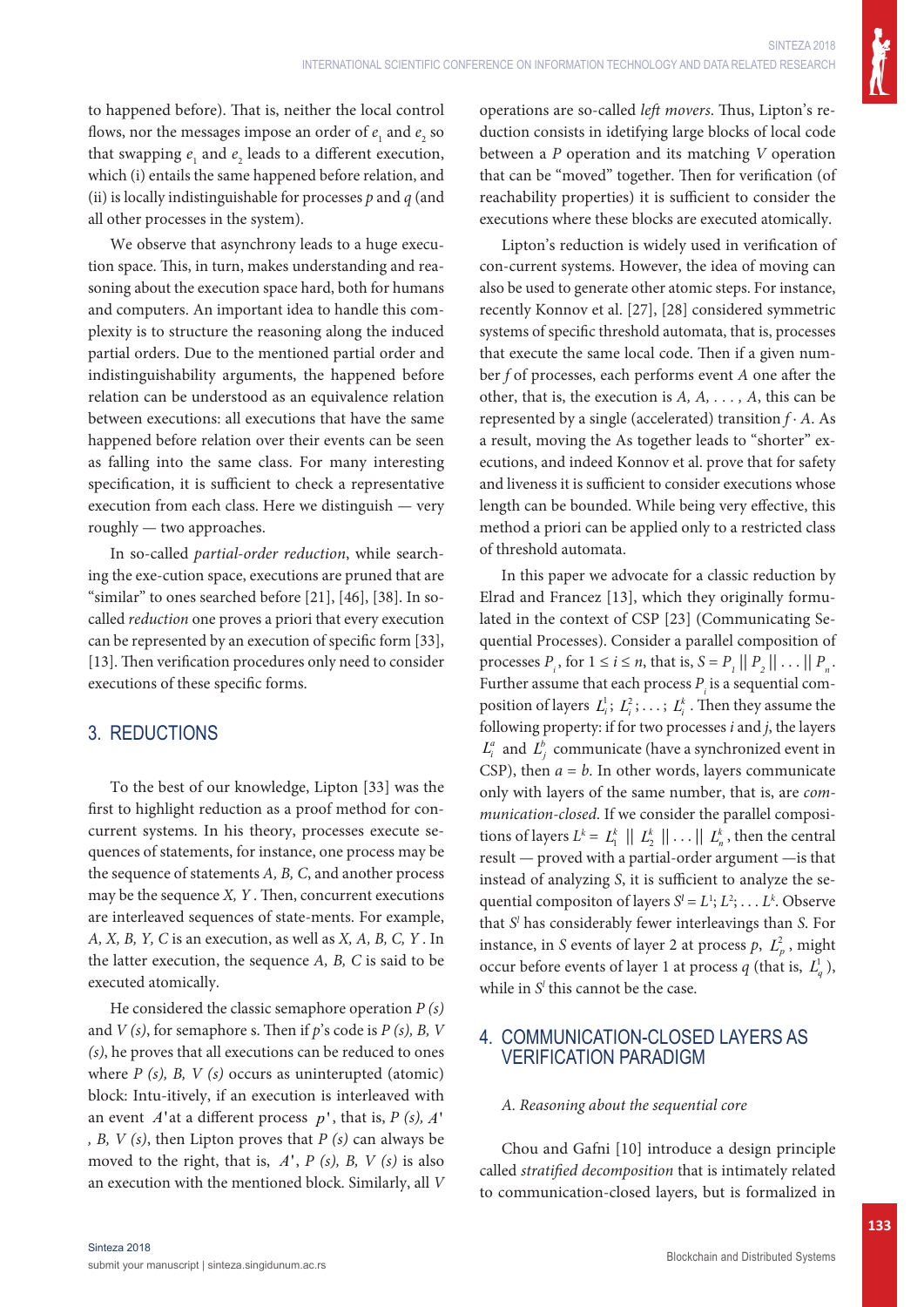I/O automata, and targets distributed algorithms. They discuss in detail that complex distributed systems are designed according to an implicit sequential algorithm, whose executions are then tailored towards scenarios a designer has anticipated. How-ever, proving invariants of the asynchronous system typically ignores the sequential algorithm. To address this in [10], Chou and Gafni prove reduction theorems and apply them to the design of a minimum-weight spanning tree distributed algorithm. With a similar motivation, Stomp and Roever [42] formulate a principle (along with soundness proofs) for distributed programs that can be split up into subtasks that can be performed sequentially from a logical viewpointt, although in "reality" these tasks may be performed concurrently. In Section V we will discuss a similar idea for the verification of fault-tolerant distributed system implementations.

#### *B. Communication-closure as proof strategy*

We present a subjective selection of work that considers communication-closed layers that appears closest related to the verification approach we are advocating for.

*a) Proving the closure:* The result in [13] states that if a CSP program is communication-closed then the verification can be reduced to verification of a simpler CSP program. Given that, the first obvious question is how to check that a given CSP program is communication closed. This is ad-dressed in [20]. The paper shows that for a stronger notion of closure, the closure of the layer can be proved in terms of the layer itself. The basic strategy is to show that violations of communication closure are not reachable. We will discuss in Section V that the problem of proving closure also appears in verification of asynchronous code of fault-tolerant distributed systems.

*b) Safe composition:* Engelhardt and Moses [14], [15] analyze conditions under which distributed programs (or lay-ers) can be composed, if processes communicate by message passing. The considered composition is parallel for different processes, but every process executes the composed programs sequentially. The main goal is to find a binary relation between programs, such that if every two adjacent programs in a compositon are in this relation, then safety of all programs analyzed in isolation implies safety of the composition. They consider different communication semantics: communication over asynchronous order-preserving (FIFO) channels where messages might be duplicated or lost in [14], and reliable non-duplicating channels that are not order-preserving in [15].

A notion of a program *Q fitting after* a program *P* has been introduced in [14]. This means that the two programs do not interfere with each other in the composition. They give an efficient algorithm for deciding whether a program *Q* fits after *P* , and show that if every program in the composition fits after the previous one, then every program is communication closed. If *Q* does not fit after *P* , they introduce so-called separators that allow safe composition of *P* and *Q*, and describe their construction.

In [15] they introduce a notion of *sealing*. We say that a program *Q* seals a program *P* if neither *Q* nor any other following program can interfere with *P*. Usually, if *Q* seals *P*, then *Q* is composed of smaller programs among which each fits after the previous one. Efficient algorithms are given for (i) testing whether a program seals another one, and (ii) constructing seals of a class of programs. If in a composition every program seals the previous one, then every program is communication closed and therefore safety of the composition follows from analysis of individual programs.

c) *Probabilistic Systems:* A probabilistic version of communication-closed layers was introduced in [43] and later extended to abstract probabilistic automata in [41]. They show that executions of probabilistic automata can be reduced to ones structured in layers. By taking a specific randomized mutual exclusion algorithm as example, they show that signifi-cantly fewer locations have to be considered in the verification process, which speeds up probabilistic model checking.

### *C. Communication-closure as design principle*

As discussed in Section IV-A, communicationclosed layers consitute a link between the sequential core of a distributed algorithm, and the phenomena induced by concurrency and asynchrony. In the following approaches it has been used to design distributed systems.

*a) Algebraic approach:* Following the original work by Elrad and Francez [13] the concept of layering has been studied in the context of process calculi [39], [26], [19]. Fokkinga, Poel, and Zwiers [19] discuss completeness of the communication-closed layers law with respect to the layering operator •, where *P* • *Q* can be described as parallel compo-sition of *P* and *Q* with the restriction that if action *q* of *Q* depends on an action *p*  of *P* , then *p* must precede *q*. If all actions of *Q* depend on all actions of *P*, the layer operator degenerates to sequential composition *P ; Q*. Using algebraic methods, parallel programs are derived from sequential ones in [39] similar to the approach in [10]. The theory is extended to timed systems in [26]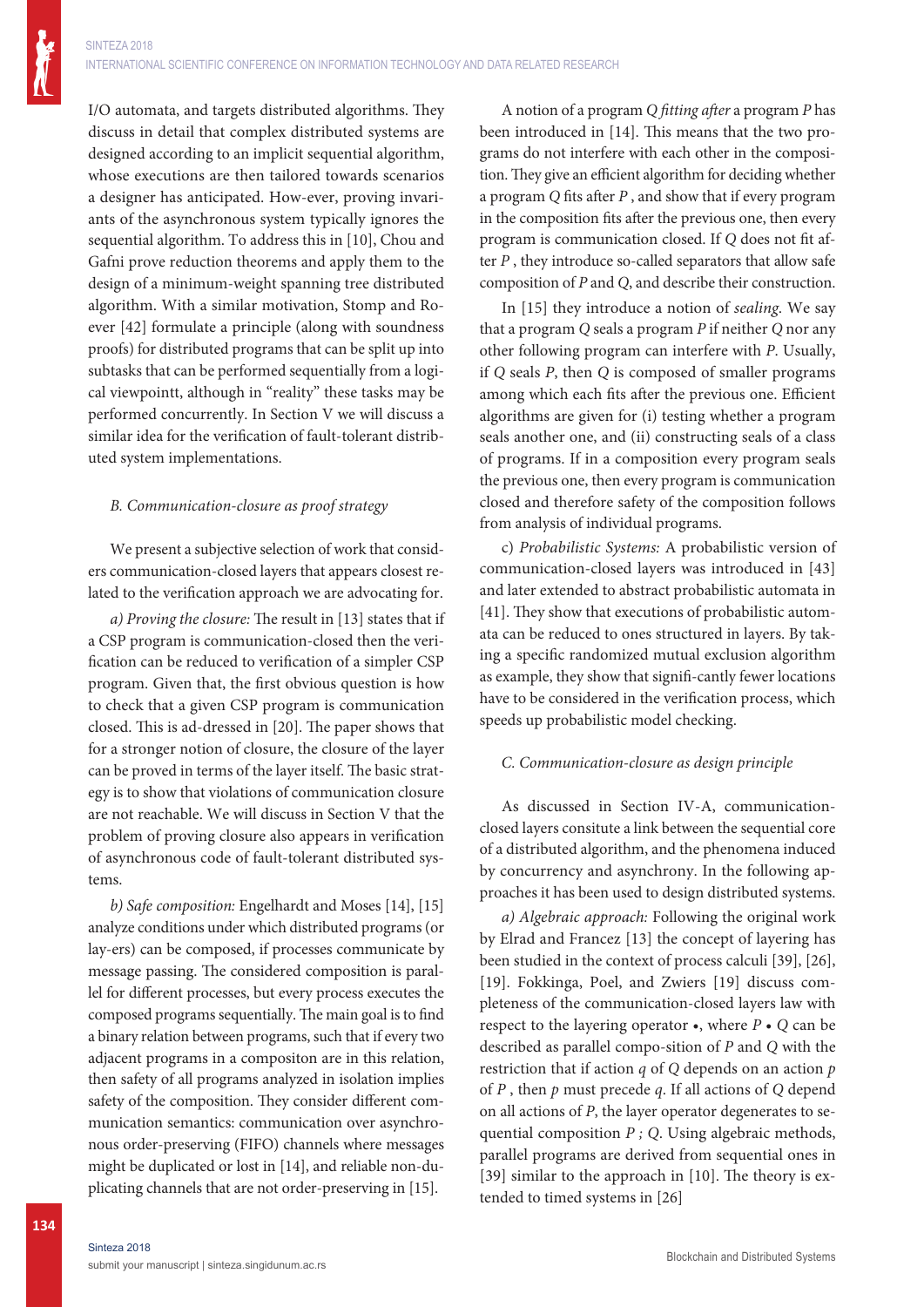*b) Epistemic logic:* Behavior of a distributed algorithm can be described using epistemic logic. Changes in systems, that is, transitions, correspond to changes in knowledge of processes. In [25] we see how every knowledge modification of a set of processes can be implemented as a layer. These layers are then composed using so-called layer composition. This means that if two actions belong to different layers and if the actions interfere with each other, then they have to be executed in the corresponding order of the layers.

If a specification is given in epistemic logic, and can be split into simpler knowledge transitions, then we can obtain layers for each of the transitions. Layer composition of these layers represents the implementation satisfying the behavior from the specification. Moreover, these layers are formulated carefully such that their layer composition can be transformed to a distributed implementation, using communication closed laws.

### *D. Distributed Algorithms in the Heard-of Model*

The HO-Model [9] was originally introduced as a computational model, that is, to model and prove correct fault-tolerant consensus algorithms for benign faults. Later it has been generalized to value faults [2] (e.g., Byzantine). The central idea is to capture roundbased distributed algorithms that basically evolve like lock-step synchronous systems; while faults and timeouts are modeled by messages not being received. In this way the central concept is the *HO* set, where *HO*(*p, r*) contains the processes from which process *p* has heard of — has received messages from — in round *r*. While the original work was in the context of distributed algorithms theory, at the latest with the introduction of a reduction theorem [6] it showed its potential as verification framework for system implementations. The observation in [6] is that in asynchronous executions of HO Algorithms, order of message arrival does not influence the local state transition. For these round-based distributed algorithms it is only relevant which message for the current round have been received by the time a process does the computation step of that round. Thus, on top of a reduction similar to [13] (that brings together all events of a round), all send events can be merged into a global send event, and receive events into a global receive event, and all computation events into a global computation event.

This allows us to analyze sequential global executions where the non-determinism due to faults, timing, etc. is captured in the non-determinism in the *HO* sets of received messages. Such systems can be effectively verified with different methods. In the literature, we already find results using the following methods: a domain-specific consensus logic with decision procedures [11], [12], and methods to infer invariants [47], cut-off results [35], for model checking abstraction-based model checking [1], bounded model checking [45], [44], interactive theorem provers and finite state model checking [7], [8].

## 5. DESIGN FOR VERIFICATION

As discussed in Section IV-D, there is a selection of effective verification approaches using communication closed layers and the HO Model. In principle this can be exploited in two ways. First, the distributed system should be imple-mented using domain-specific languages [12], [3] that provide sufficient structure for verification. Second, an asynchronous implementation of a distributed system should be given as input to the verification process. For fault-tolerant distributed systems it is quite likely that (at least large parts of the asynchronous code) are communication closed. For instance, it is known [17] that to ensure reliable communication on top of lossy links, one needs to encode information equivalent to a unique message tag (in order to know whether the message is stale or should still be considered). As fault-tolerant distributed systems solve some coordination problems (e.g., atomic broadcast) that have reliable communication as sub-problem, these systems thus have unique message tags, which are in turn a strong indicator for communication-closed rounds. For instance, a message tag can be understood as the layer number of the layer it belongs to.

Typically, parts of the code that take care of recovering a crashed process are not communication-closed. We suggest that verification of such functionalities should be done inde-pendently from verification of the normal operation.

### *A. Design in Domain-specific Language*

Psync is a domain-specific language [12] for expressing consensus algorithms in the HO model. The code of this language serves as input to (i) verification and (ii) compilation into an (asynchronous) runtime. Arguments similar to the reductions from [13], [6] ensure that the results of the verification apply to the asynchronous code. While the code is verified to be always safe, for liveness, the compiled code has to implement specific communication predicates. Adapting implementations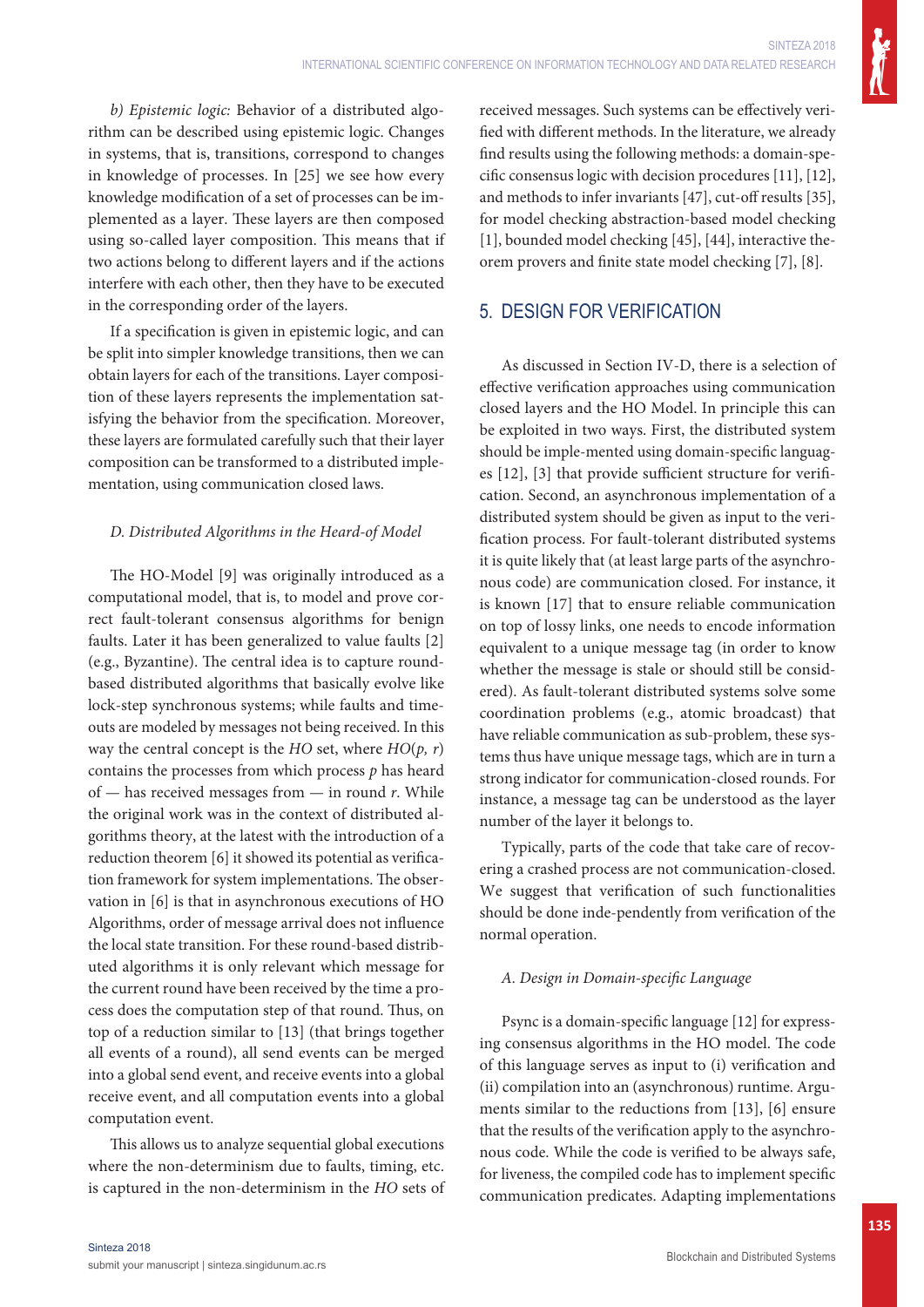of communication predicates [24] to different networks, and measuring and improving the performance of these implementations are interesting research challenges.

## *B. Asynchronous Code*

In general, asynchronous code for distributed systems needs not be communication closed. As mentioned above, for instance, the result of [17] suggests that if the code implements a fault-tolerant service (such as, state machine replication), it is quite likely that the code is communication closed. Automatically detecting whether this is the case, is a research challenge. However, with suitable user-provided code annotations, we conjecture that (i) it can be checked effectively, and (ii) the asynchronous code can be automatically translated into the HO framework, and verified with the methods discussed in Section IV-D. From this verification, we can then infer the communication predicates required for liveness. These predicates are implemented in asynchronous code (on top of networks that provide suitable timing guarantees). Verifying that the asynchronous code implements the required communication predicates in realistic settings, is also a challenge.

## 6. CONCLUSIONS

We discussed the concept communication-closed layers that has been originally introduced in the CSP framework by Elrad and Francez. They already observed that (i) it can be used for formal program verification as well as systematic construction of programs and (ii) their approach is not limited to CSP. Indeed, it applies to many distributed systems that are characterized by partial orders. For instance, Chou and Gafni [10] introduced stratified decomposition for message passing systems. While these concepts have been studied in the literature, many related questions are still research challenges:

- ◆ In Section IV-B we discussed several proof techniques for communication-closed layers. Some of them already come with efficient decision procedures. It is interesting to implement these techniques in verification tools and evaluate how well they perform on realistic benchmarks.
- ◆ The design principles from Section IV-C could give good guidelines how to design future systems. Moreover, they come with an interesting theory which may include ideas and concepts that can be used to design verification procedures.

The Heard-of Model discussed in Section IV-D allows us to analyze fault-tolerant distributed algorithms with communication-closed layers. Extending this reasoning from theoretical consensus algorithms to practical distributed systems is a challenge, which can have huge impact on the correctness of critical computer systems.

In the context of the Heard-of Model, we discussed in Section V our ideas for design and verification of distributed systems. From these ideas we obtain the following immediate questions:

- ◆ How to effectively provide the round structure of the Heard-of Model along with the required communication predicates in large distributed systems?
- ◆ Given asynchronous code, how to check whether it is communication closed?

Addressing these topics is crucial in order to exploit the important concept of communication-closed layers in practice. We conjecture that it will lead to powerful tools for automated verification of state-of-the-art distributed systems.

# **REFERENCES**

- [1] Benjamin Aminof, Sasha Rubin, Ilina Stoilkovska, Josef Widder, and Florian Zuleger. Parameterized model checking of synchronous dis-tributed algorithms by abstraction. In *VMCAI*, pages 1–24, 2018.
- [2] Martin Biely, Bernadette Charron-Bost, Antoine Gaillard, Martin Hutle, Andr´e Schiper, and Josef Widder. Tolerating corrupted communication. In *PODC*, pages 244–253, 2007.
- [3] Martin Biely, Pamela Delgado, Zarko Milosevic, and Andr´e Schiper. Distal: A framework for implementing fault-tolerant distributed algo-rithms. In *DSN*, pages 1–8, 2013.
- [4] Ethan Buchman. Tendermint: Byzantine fault tolerance in the age of Blockchains. Master's thesis, University of Guelph, 2016.
- [5] Mike Burrows. The chubby lock service for looselycoupled distributed systems. In *OSDI*, Berkeley, CA, USA, 2006. USENIX Association.
- [6] Mouna Chaouch-Saad, Bernadette Charron-Bost, and Stephan Merz. A reduction theorem for the verification of round-based distributed algorithms. In *RP*, volume 5797 of LNCS, pages 93–106, 2009.
- [7] Bernadette Charron-Bost, Henri Debrat, and Stephan Merz. Formal verification of consensus algorithms tolerating malicious faults. In *SSS*, pages 120–134. Springer, 2011.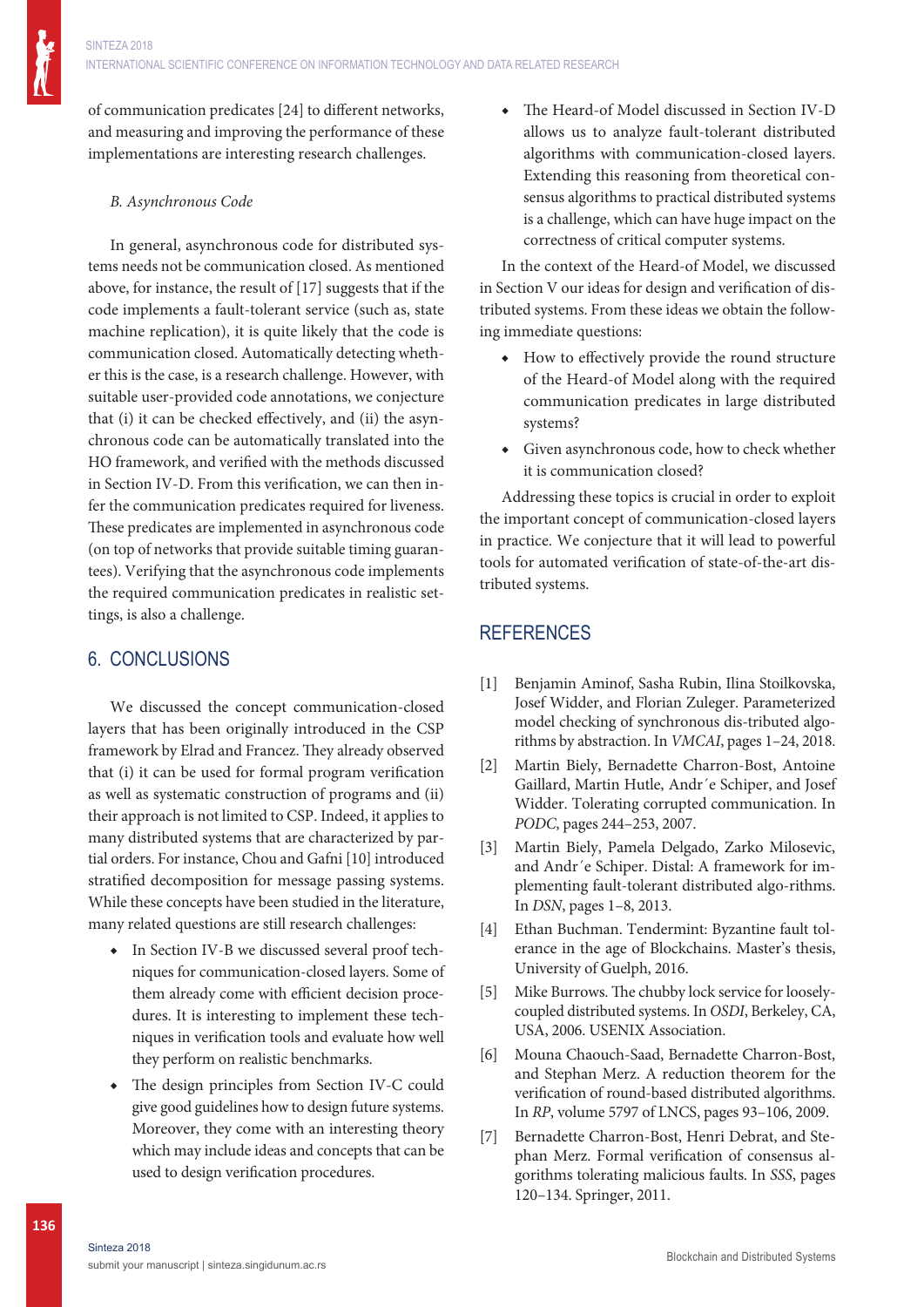- [8] Bernadette Charron-Bost and Stephan Merz. Formal verification of a consensus algorithm in the heard-of model. *Int. J. Software and Informatics,*  3(2-3):273–303, 2009.
- [9] Bernadette Charron-Bost and Andre´ Schiper. The heard-of model: com-puting in distributed systems with benign faults. *Distributed Computing,*  22(1):49–71, 2009.
- [10] Ching-Tsun Chou and Eli Gafni. Understanding and verifying distributed algorithms using stratified decomposition. In *PODC*, pages 44–65, 1988.
- [11] Cezara Dra goi, Thomas A. Henzinger, Helmut Veith, Josef Widder, and Damien Zufferey. A logic-based framework for verifying consensus algorithms. In Kenneth L. McMillan and Xavier Rival, editors, *VMCAI*, pages 161–181. Springer, 2014.
- [12] Cezara Drăgoi, Thomas A. Henzinger, and Damien Zufferey. Psync: a partially synchronous language for fault-tolerant distributed algorithms. In *POPL*, pages 400–415, 2016.
- [13] Tzilla Elrad and Nissim Francez. Decomposition of distributed programs into communication-closed layers. *Sci. Comput. Program.*, 2(3):155–173, 1982.
- [14] Kai Engelhardt and Yoram Moses. Safe composition of distributed programs communicating over order-preserving imperfect channels. In *IWDC*, pages 32–44, 2005.
- [15] Kai Engelhardt and Yoram Moses. Causing communication closure: safe program composition with reliable non-fifo channels. *Distributed Computing*, 22(2):73–91, 2009.
- [16] Andy Extance. The future of cryptocurrencies: Bitcoin and beyond. *Nature*, 526, 2015. http://dx.doi. org/10.1038/526021a.
- [17] Alan Fekete and Nancy A. Lynch. The need for headers: An impossi-bility result for communication over unreliable channels. In *CONCUR*, pages 199–215, 1990.
- [18] Michael J. Fischer, Nancy A. Lynch, and M. S. Paterson. Impossibility of distributed consensus with one faulty process. *J. ACM*, 32(2):374–382, April 1985.
- [19] Maarten Fokkinga, Mannes Poel, and Job Zwiers. Modular completeness for communication closed layers. In *CONCUR*, pages 50–65, 1993.
- [20] Rob Gerth and Liuba Shrira. On proving communication closedness of distributed layers. In *FSTTCS*, pages 330–343, 1986.
- [21] Patrice Godefroid. Using partial orders to improve automatic verification methods. In CAV, volume 531 of *LNCS*, pages 176–185, 1990. GOS.
- [22] Distributed ledger technology: beyond block chain. A report by the UK Government Chief Scientific Adviser. GS/16/1, 2016. https://www.gov.uk/government/publications/distributed-ledger-technology-blackett-review.
- [23] C. A. R. Hoare. Communicating sequential processes. *Commun. ACM*, 21(8):666-677, 1978.
- [24] Martin Hutle and Andre´ Schiper. Communication predicates: A high-level abstraction for coping with transient and dynamic faults. In *DSN*, pages 92–101, 2007.
- [25] Wil Janssen. Layers as knowledge transitions in the design of distributed systems. In *TACAS*, pages 238–263, 1995.
- [26] Wil Janssen, Mannes Poel, Job Zwiers, and Qiwen Xu. Layering of real-time distributed processes. In *FTRTFT*, pages 393–417, 1994.
- [27] Igor Konnov, Marijana Lazi´c, Helmut Veith, and Josef Widder. Para2: Parameterized path reduction, acceleration, and SMT for reachability in thresholdguarded distributed algorithms. *Formal Methods in System Design*, 51(2):270–307, 2017.
- [28] Igor V. Konnov, Marijana Lazic, Helmut Veith, and Josef Widder. A short counterexample property for safety and liveness verification of fault-tolerant distributed algorithms. In *POPL*, pages 719–734, 2017.
- [29] Hermann Kopetz and G"unter Gr"unsteidl. TTP a protocol for fault-tolerant real-time systems. *IEEE Computer*, 27(1):14–23, 1994.
- [30] Ramakrishna Kotla, Lorenzo Alvisi, Michael Dahlin, Allen Clement, and Edmund L. Wong. Zyzzyva: Speculative Byzantine Fault Tolerance. *ACM Trans. Comput. Syst.*, 27(4):7:1–7:39, 2009.
- [31] Leslie Lamport. Time, clocks, and the ordering of events in a distributed system. *Commun. ACM,*  21(7):558–565, 1978.
- [32] Leslie Lamport, Robert Shostak, and Marshall Pease. The Byzantine generals problem. *ACM Trans. Program. Lang. Syst.*, 4(3):382–401, 1982.
- [33] Richard J. Lipton. Reduction: A method of proving properties of parallel programs. *Commun. ACM*, 18(12):717–721, 1975.
- [34] Nancy Lynch. *Distributed Algorithms.* Morgan Kaufman, 1996.
- [35] Ognjen Maric, Christoph Sprenger, and David A. Basin. Cutoff Bounds for Consensus Algorithms. In *CAV*, pages 217–237, 2017.
- [36] Iulian Moraru, David G. Andersen, and Michael Kaminsky. There is more consensus in egalitarian parliaments. In *SOSP*, pages 358–372, 2013. http:// doi.acm.org/10.1145/2517349.2517350.
- [37] Satoshi Nakamoto. Bitcoin: A peer-to-peer electronic cash system, 2008. https://bitcoin.org/bitcoin.pdf.
- [38] Doron Peled. All from one, one for all: on model checking using representatives. In *CAV*, volume 697 of *LNCS*, pages 409–423, 1993.